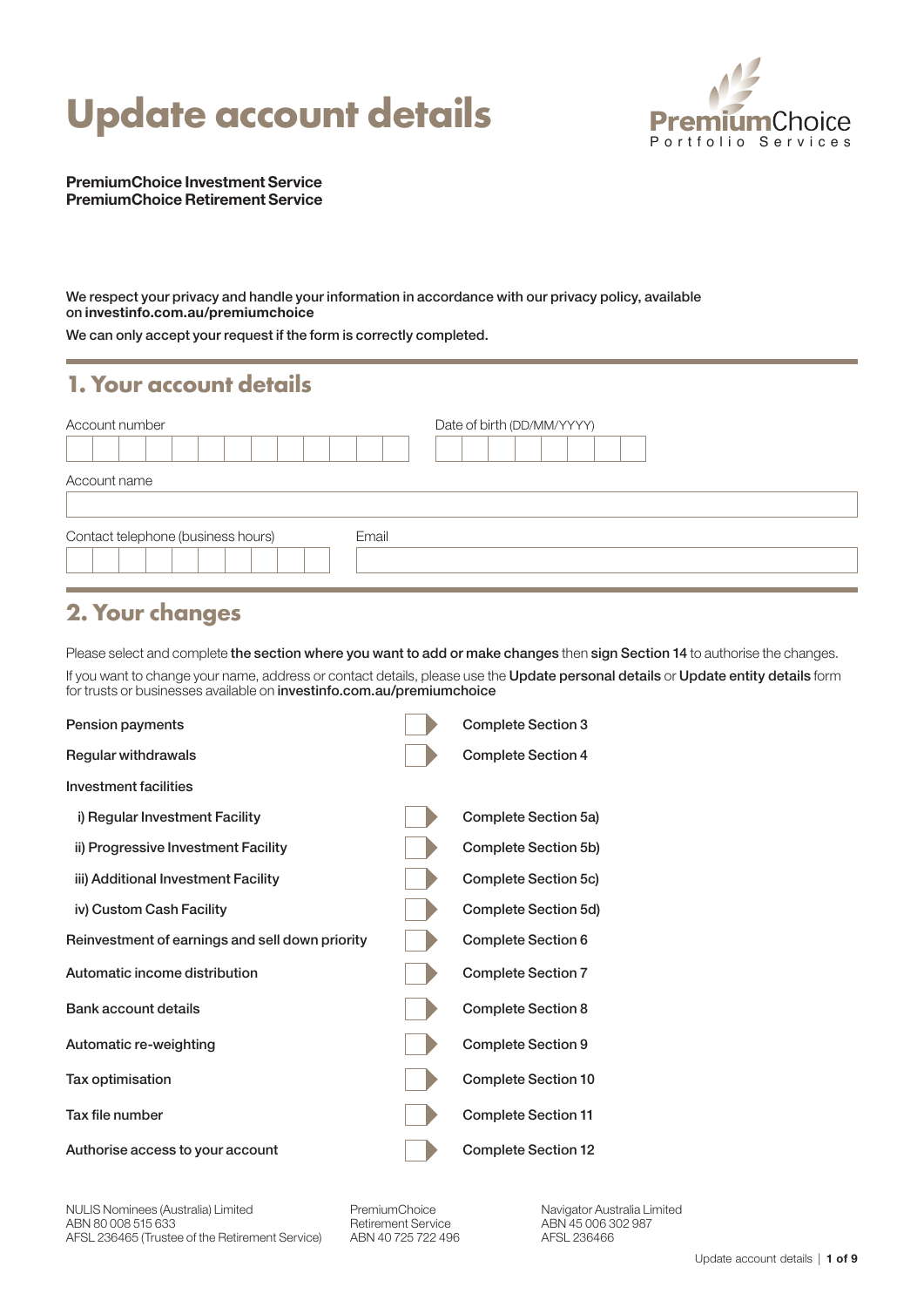## **3. Pension payment details**

Please choose the **annual or per payment amount** (before tax) you want to receive. Where your pension starts part way through the year, we'll automatically pro rata the annual amount.

The minimum allowed amount will include the 50% reduced minimum for the 2019/2020 through to 2022/2023 financial years. You can specify the amount you'd like paid; however, this must be within the required minimum and maximum (if applicable) limits. For information on the age-based minimum please refer to the How to Guide or PDS available on mic.com.au. We will adjust your specified amount to the minimum or maximum if it doesn't fall within the limits.

#### Amount

|                  | The minimum allowed amount.                                                                                                                                          |                                                                                  |                                                    |    |                |                                |
|------------------|----------------------------------------------------------------------------------------------------------------------------------------------------------------------|----------------------------------------------------------------------------------|----------------------------------------------------|----|----------------|--------------------------------|
|                  | The maximum allowed amount (applies to a TTR pension in accumulation phase only).                                                                                    |                                                                                  |                                                    |    |                |                                |
|                  | A specified amount                                                                                                                                                   | $$\mathbb{S}$$                                                                   | рa                                                 | OR | $$\mathbb{S}$$ | per payment                    |
| <b>Date</b>      |                                                                                                                                                                      |                                                                                  |                                                    |    |                |                                |
|                  | Date of next payment (DD/MM/YYYY)<br>If your request isn't processed in time to meet this date, we'll use the next available date for the frequency you've selected. |                                                                                  |                                                    |    |                |                                |
| <b>Frequency</b> |                                                                                                                                                                      |                                                                                  |                                                    |    |                |                                |
|                  | Please choose the frequency for your income payments and we'll pro rata the annual payment amount in accordance<br>with your selection.                              |                                                                                  |                                                    |    |                |                                |
|                  | Fortnightly                                                                                                                                                          | Monthly<br>Quarterly                                                             | Half yearly                                        |    | Yearly         |                                |
|                  | <b>Annual increase</b>                                                                                                                                               |                                                                                  |                                                    |    |                |                                |
|                  | $\%$                                                                                                                                                                 | or CPI                                                                           |                                                    |    |                |                                |
|                  | Are you changing the bank details for your pension payment?                                                                                                          |                                                                                  |                                                    |    |                |                                |
| <b>No</b>        |                                                                                                                                                                      | If you have no other changes, please go to Section 14 to authorise your request. |                                                    |    |                |                                |
| Yes              | Please go to Section 8.                                                                                                                                              |                                                                                  |                                                    |    |                |                                |
|                  | <b>4. Regular withdrawals</b>                                                                                                                                        |                                                                                  |                                                    |    |                |                                |
|                  | Only available to PremiumChoice Investment Service, and will be deducted from your Cash account.                                                                     |                                                                                  |                                                    |    |                |                                |
|                  | Add a new regular withdrawal                                                                                                                                         |                                                                                  | Update details of your existing regular withdrawal |    |                | Cancel your regular withdrawal |
|                  | <b>Start date (DD/MM/YYYY)</b>                                                                                                                                       |                                                                                  |                                                    |    |                |                                |
|                  | If your request isn't processed in time to meet this date, we'll use the next available date for the frequency you've selected.                                      |                                                                                  |                                                    |    |                |                                |

**Frequency** 

We'll pro rata the annual payment in accordance with your selection.

| Monthly       | Quarterly | Half yearly | Yearly |  |
|---------------|-----------|-------------|--------|--|
| Annual amount |           |             |        |  |

### \$

Are you adding or changing the bank details for your regular withdrawal?

No **If you have no other changes, please go to Section 14** to authorise your request.

 $Yes \rightarrow Please go to Section 8.$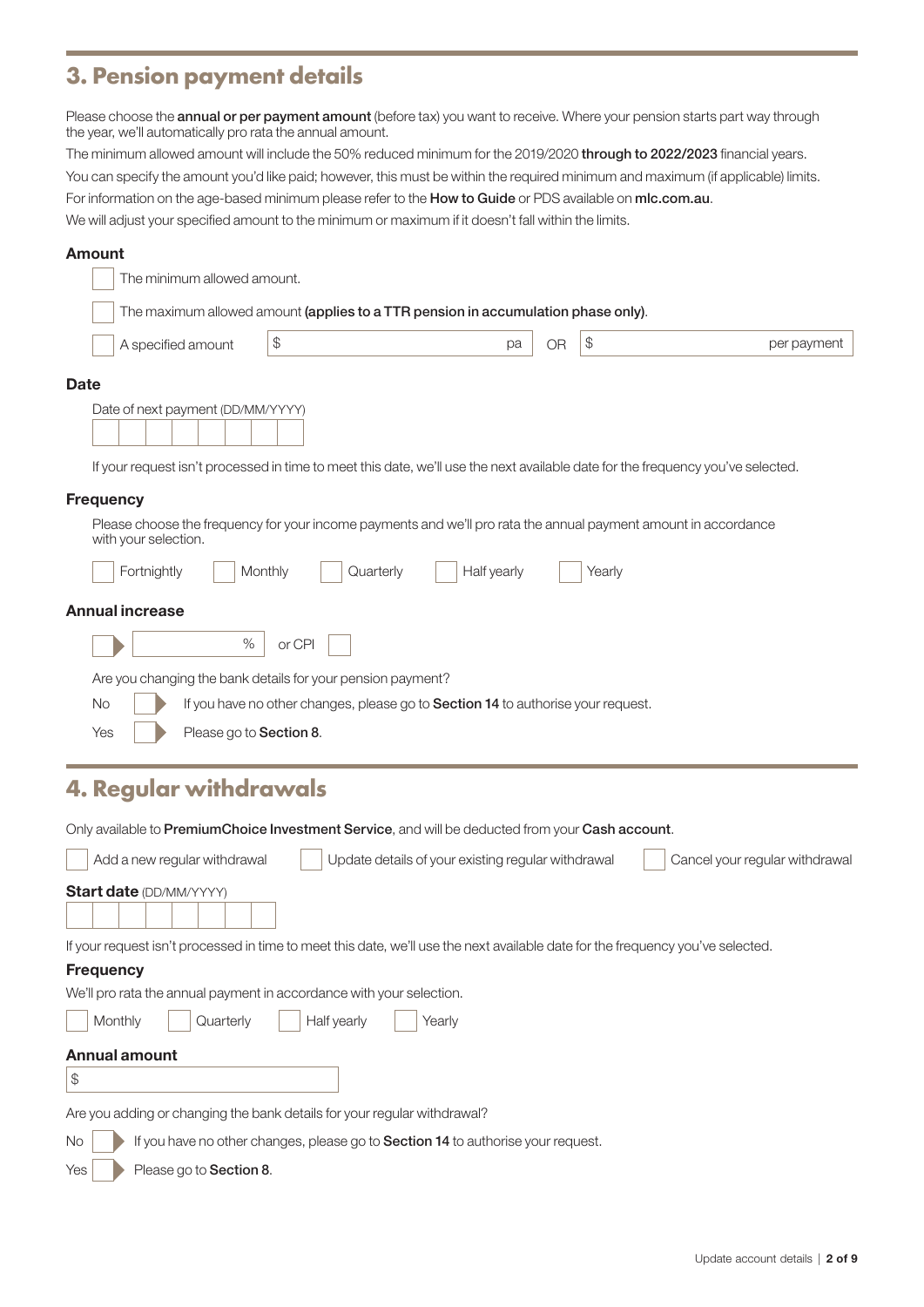| <b>5. Investment Facilities</b>                                                                                                                                                                                                                                                                                          |                                                    |                                                      |  |  |          |  |                                      |
|--------------------------------------------------------------------------------------------------------------------------------------------------------------------------------------------------------------------------------------------------------------------------------------------------------------------------|----------------------------------------------------|------------------------------------------------------|--|--|----------|--|--------------------------------------|
| a) Regular Investment Facility (not available for pension accounts)                                                                                                                                                                                                                                                      |                                                    |                                                      |  |  |          |  |                                      |
| Not available for pension accounts.                                                                                                                                                                                                                                                                                      |                                                    |                                                      |  |  |          |  |                                      |
| Add a new regular investment                                                                                                                                                                                                                                                                                             | Update details of your existing regular investment | Cancel your regular investment                       |  |  |          |  |                                      |
| <b>Start date (DD/MM/YYYY)</b><br><b>Suspend start date (DD/MM/YYYY)</b>                                                                                                                                                                                                                                                 |                                                    |                                                      |  |  |          |  | <b>Suspend end date (DD/MM/YYYY)</b> |
|                                                                                                                                                                                                                                                                                                                          |                                                    |                                                      |  |  |          |  |                                      |
| If your request isn't processed in time to meet this date, we'll use the next available date for the frequency you've selected.                                                                                                                                                                                          |                                                    |                                                      |  |  |          |  |                                      |
| <b>Frequency</b>                                                                                                                                                                                                                                                                                                         |                                                    |                                                      |  |  |          |  |                                      |
| Monthly<br>Quarterly<br>Half yearly                                                                                                                                                                                                                                                                                      | Yearly                                             |                                                      |  |  |          |  |                                      |
|                                                                                                                                                                                                                                                                                                                          |                                                    |                                                      |  |  |          |  |                                      |
| Amount<br>$\, \, \raisebox{12pt}{$\scriptstyle \circ$}$                                                                                                                                                                                                                                                                  |                                                    |                                                      |  |  |          |  |                                      |
|                                                                                                                                                                                                                                                                                                                          |                                                    |                                                      |  |  |          |  |                                      |
| <b>For Super accounts only</b>                                                                                                                                                                                                                                                                                           |                                                    |                                                      |  |  |          |  |                                      |
| <b>Contribution type</b>                                                                                                                                                                                                                                                                                                 |                                                    |                                                      |  |  | Amount\$ |  |                                      |
| Personal or self employed <sup>1</sup><br>Employer                                                                                                                                                                                                                                                                       |                                                    |                                                      |  |  |          |  |                                      |
| Salary Sacrifice                                                                                                                                                                                                                                                                                                         |                                                    |                                                      |  |  |          |  |                                      |
| Spouse                                                                                                                                                                                                                                                                                                                   |                                                    |                                                      |  |  |          |  |                                      |
| These contributions will be classified as non-concessional until you send us a valid notice.<br><b>Your investment allocation</b><br>Only available for managed investments.<br>Do you want to nominate a new allocation for your regular investment?<br>Please use the existing additional investment allocation.<br>No |                                                    |                                                      |  |  |          |  |                                      |
| Please list your investment options in the investment allocation table on the page 5.<br>Yes                                                                                                                                                                                                                             |                                                    |                                                      |  |  |          |  |                                      |
| Are you adding or changing the bank details for your regular investment?                                                                                                                                                                                                                                                 |                                                    |                                                      |  |  |          |  |                                      |
| If you have no other changes, please go to Section 14 to authorise your request.<br>No                                                                                                                                                                                                                                   |                                                    |                                                      |  |  |          |  |                                      |
| Please go to Section 8.<br>Yes                                                                                                                                                                                                                                                                                           |                                                    |                                                      |  |  |          |  |                                      |
| b) Progressive Investment Facility                                                                                                                                                                                                                                                                                       |                                                    |                                                      |  |  |          |  |                                      |
| Add a new progressive investment                                                                                                                                                                                                                                                                                         |                                                    | Update details of an existing progressive investment |  |  |          |  | Cancel your progressive investment   |
| Using the progressive investment facility will cancel any existing automatic re-weighting on your account.                                                                                                                                                                                                               |                                                    |                                                      |  |  |          |  |                                      |
| <b>Start date (DD/MM/YYYY)</b>                                                                                                                                                                                                                                                                                           |                                                    |                                                      |  |  |          |  |                                      |
|                                                                                                                                                                                                                                                                                                                          |                                                    |                                                      |  |  |          |  |                                      |
| If no date is selected we'll use the next available date after we receive your request.                                                                                                                                                                                                                                  |                                                    |                                                      |  |  |          |  |                                      |
| \$<br><b>Instalment amount</b>                                                                                                                                                                                                                                                                                           |                                                    | <b>Number of instalments</b>                         |  |  |          |  |                                      |
| <b>Frequency</b>                                                                                                                                                                                                                                                                                                         |                                                    |                                                      |  |  |          |  |                                      |
| Half yearly<br>Monthly<br>Quarterly                                                                                                                                                                                                                                                                                      | Yearly                                             |                                                      |  |  |          |  |                                      |
| Do you want to nominate a new investment allocation for your progressive investment facility?                                                                                                                                                                                                                            |                                                    |                                                      |  |  |          |  |                                      |
| Please use the existing additional investment allocation.<br>No                                                                                                                                                                                                                                                          |                                                    |                                                      |  |  |          |  |                                      |
| Please list your investment options in the investment allocation table on the page 5.<br>Yes                                                                                                                                                                                                                             |                                                    |                                                      |  |  |          |  |                                      |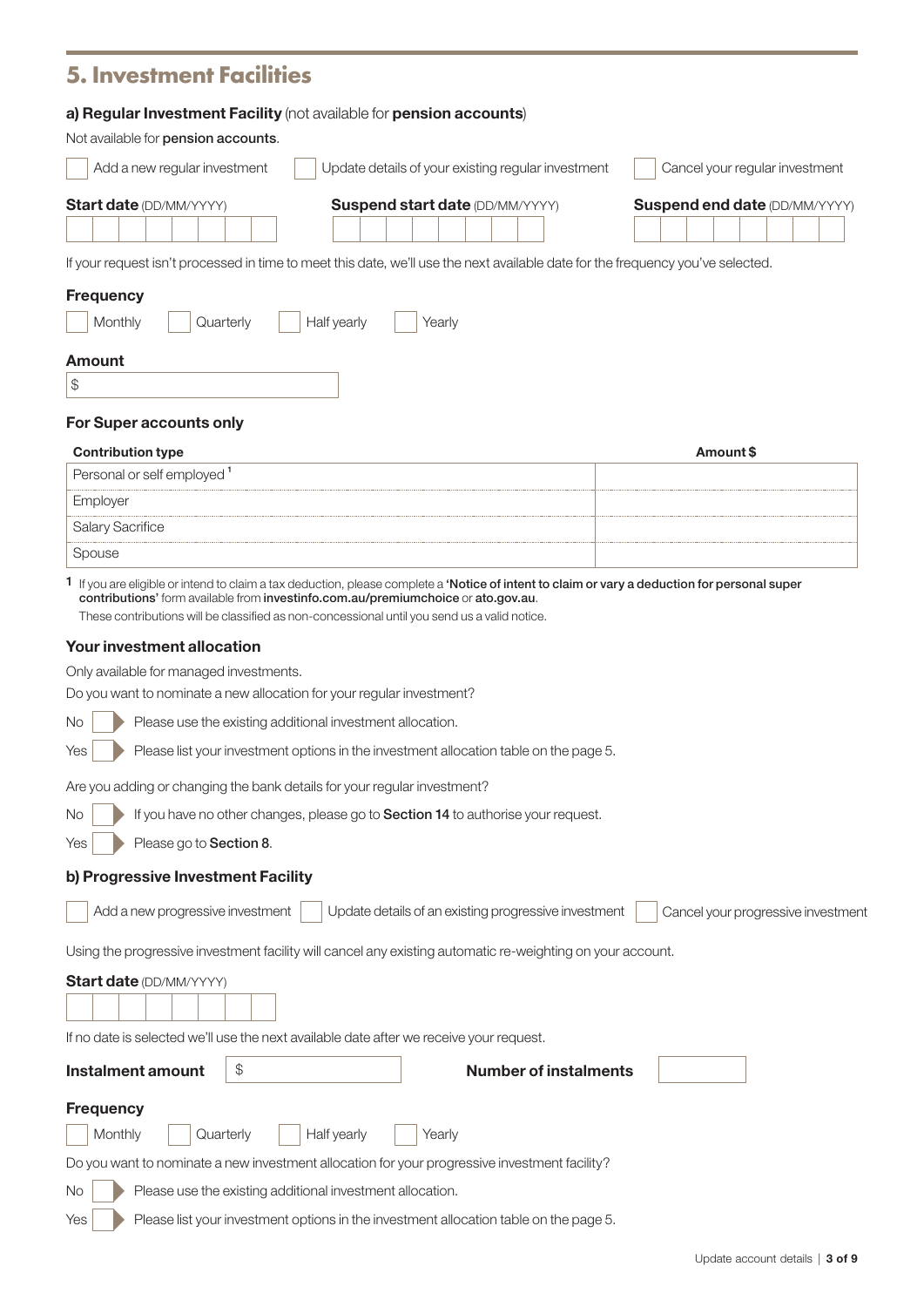#### **5. Investment Facilities continued**

#### c) Additional Investment Facility (not available for pension accounts)

Add a new or update an existing Additional Investment Facility

Please list your investment options in the investment allocation table on the following page.

#### d) Custom Cash Facility

Add a Custom Cash Facility

I Update details of an existing Custom Cash Facility

I Cancel your Custom Cash Facility

| <b>Start date (DD/MM/YYYY)</b>                                                         |    | <b>Suspend start date (DD/MM/YYYY)</b>                                                                          |           | <b>Suspend end date (DD/MM/YYYY)</b> |  |  |      |
|----------------------------------------------------------------------------------------|----|-----------------------------------------------------------------------------------------------------------------|-----------|--------------------------------------|--|--|------|
| If no date is selected we'll use the next available date after we receive your request |    |                                                                                                                 |           |                                      |  |  |      |
| <b>Maximum Cash Trigger</b>                                                            | \$ |                                                                                                                 | <b>OR</b> | \$                                   |  |  | $\%$ |
| <b>Cash Target</b>                                                                     |    |                                                                                                                 | <b>OR</b> | \$                                   |  |  | $\%$ |
| <b>Buy/Weighting Instructions</b>                                                      |    |                                                                                                                 |           |                                      |  |  |      |
| Proportionate                                                                          |    |                                                                                                                 |           |                                      |  |  |      |
| Custom                                                                                 |    | Please complete the table on <b>page 5</b> to nominate the investment allocation for your Custom Cash Facility. |           |                                      |  |  |      |

### **6. Reinvestment of earnings and sell down priority**

Only available for Managed investments.

I

Please choose the changes you want to make:

I Reinvest earnings for all my investments. This will exclude Term Deposits and/or SMA.

I Reinvest some of my earnings as listed in the table on the following page. This will exclude Term Deposits and/or SMA.

I Change my sell down priorities as listed in the table on the following page.

Cancel any existing reinvestment of earnings.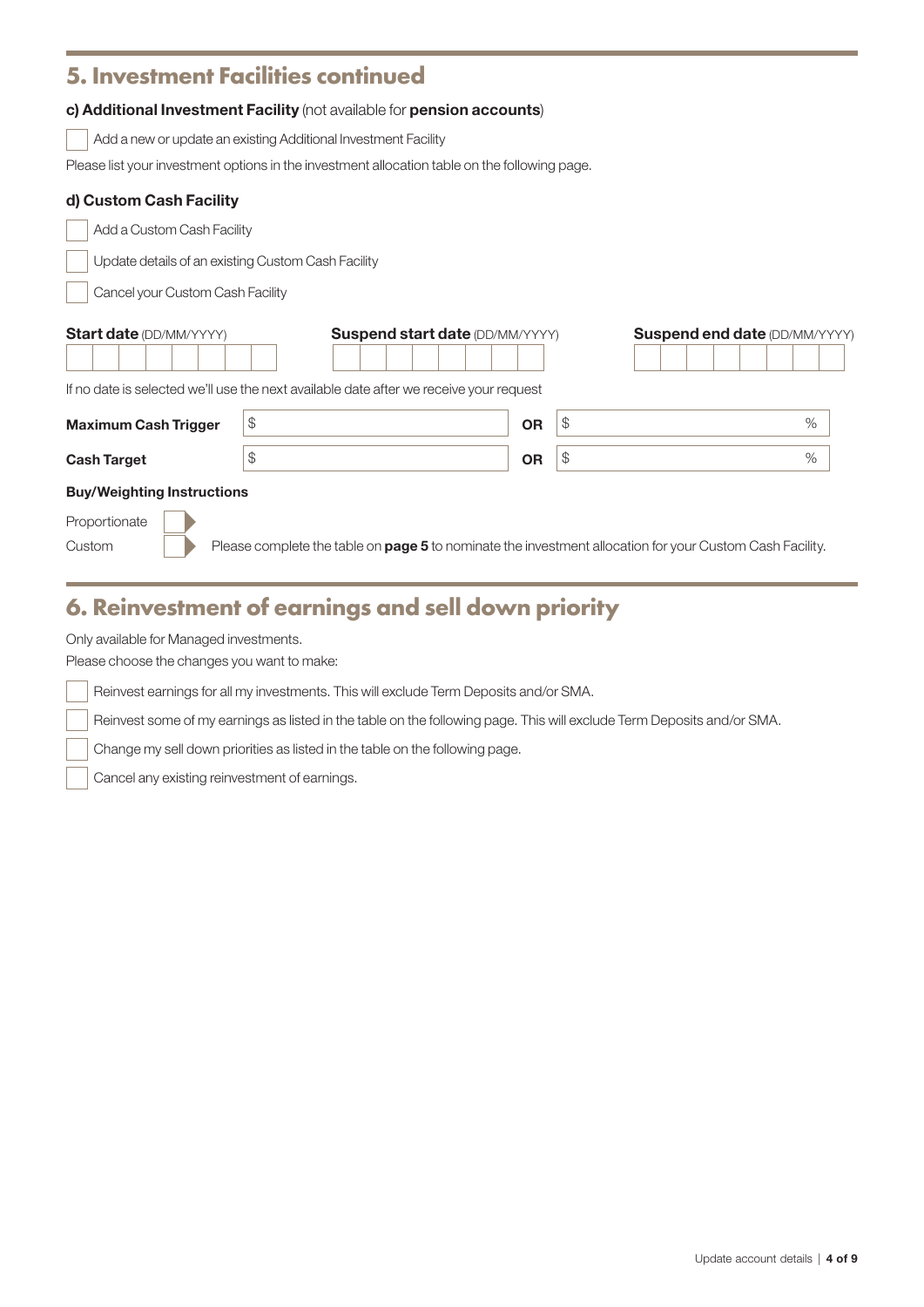#### Investment allocation

- Investment code APIR or reference for each investment in the Investment List.
- Additional Investment Facility (AIF) shows how your future one-off contributions are to be invested.
- Regular Investment Facility (RIF) shows how your direct debit contributions are to be invested.
- Progressive Investment Facility (PIF) shows how your money in your Cash Account is invested.
- Custom Cash Facility (CCF) shows how your money in your Cash Account is invested, if triggered.
- Reinvest earnings shows how you'd like to use income earned to purchase additional units.
- Sell priority shows the order you'd like your investments sold down to top up your Cash Account, if needed.

| Investment code                                                                                                                                      | <b>Additional</b><br><b>Investment</b><br><b>Facility (AIF)</b> | Regular<br>Investment<br><b>Facility (RIF)</b> | Progressive<br>Investment<br><b>Facility (PIF)</b> | Custom<br>Cash<br><b>Facility</b><br>(CCF) | Reinvest<br>earnings | <b>Sell</b><br>priority |  |
|------------------------------------------------------------------------------------------------------------------------------------------------------|-----------------------------------------------------------------|------------------------------------------------|----------------------------------------------------|--------------------------------------------|----------------------|-------------------------|--|
| Cash                                                                                                                                                 |                                                                 |                                                |                                                    |                                            |                      |                         |  |
| Cash Account                                                                                                                                         | $\%$                                                            | $\%$                                           | N/A                                                | N/A                                        | N/A                  | N/A                     |  |
| Managed investments (if you selected the Core Investment List, you must choose an applicable investment option/s)                                    |                                                                 |                                                |                                                    |                                            |                      |                         |  |
|                                                                                                                                                      | $\%$                                                            | $\%$                                           | %                                                  | $\%$                                       | Yes                  |                         |  |
|                                                                                                                                                      | $\%$                                                            | $\%$                                           | $\%$                                               | $\%$                                       | Yes                  |                         |  |
|                                                                                                                                                      | $\%$                                                            | $\%$                                           | $\%$                                               | $\%$                                       | Yes                  |                         |  |
|                                                                                                                                                      | $\%$                                                            | $\%$                                           | $\%$                                               | $\%$                                       | Yes                  |                         |  |
|                                                                                                                                                      | $\%$                                                            | $\%$                                           | $\%$                                               | $\%$                                       | Yes                  |                         |  |
|                                                                                                                                                      | $\%$                                                            | $\%$                                           | $\%$                                               | $\%$                                       | Yes                  |                         |  |
|                                                                                                                                                      | %                                                               | $\%$                                           | $\%$                                               | $\%$                                       | Yes                  |                         |  |
|                                                                                                                                                      | $\%$                                                            | $\%$                                           | $\%$                                               | $\%$                                       | Yes                  |                         |  |
|                                                                                                                                                      | $\%$                                                            | $\%$                                           | $\%$                                               | $\%$                                       | Yes                  |                         |  |
|                                                                                                                                                      | $\%$                                                            | $\%$                                           | $\%$                                               | $\%$                                       | Yes                  |                         |  |
| Listed investments (full Investment List only)                                                                                                       |                                                                 |                                                |                                                    |                                            |                      |                         |  |
|                                                                                                                                                      | N/A                                                             | N/A                                            | N/A                                                | $\%$                                       | N/A                  | N/A                     |  |
|                                                                                                                                                      | N/A                                                             | N/A                                            | N/A                                                | $\%$                                       | N/A                  | N/A                     |  |
|                                                                                                                                                      | N/A                                                             | N/A                                            | N/A                                                | $\%$                                       | N/A                  | N/A                     |  |
|                                                                                                                                                      | N/A                                                             | N/A                                            | N/A                                                | $\%$                                       | N/A                  | N/A                     |  |
|                                                                                                                                                      | N/A                                                             | N/A                                            | N/A                                                | $\%$                                       | N/A                  | N/A                     |  |
|                                                                                                                                                      | N/A                                                             | N/A                                            | N/A                                                | $\%$                                       | N/A                  | N/A                     |  |
|                                                                                                                                                      | N/A                                                             | N/A                                            | N/A                                                | $\%$                                       | N/A                  | N/A                     |  |
|                                                                                                                                                      | N/A                                                             | N/A                                            | N/A                                                | $\%$                                       | N/A                  | N/A                     |  |
|                                                                                                                                                      | N/A                                                             | N/A                                            | N/A                                                | $\%$                                       | N/A                  | N/A                     |  |
|                                                                                                                                                      | N/A                                                             | N/A                                            | N/A                                                | $\%$                                       | N/A                  | N/A                     |  |
| Separately Managed Account (SMA) - Model Portfolios<br>(if you selected the Core Investment List, you must choose an applicable investment option/s) |                                                                 |                                                |                                                    |                                            |                      |                         |  |
|                                                                                                                                                      | $\%$                                                            | $\%$                                           | N/A                                                | %                                          | Yes <sup>1</sup>     |                         |  |
|                                                                                                                                                      | $\%$                                                            | $\%$                                           | N/A                                                | $\%$                                       | Yes <sup>1</sup>     |                         |  |
|                                                                                                                                                      | %                                                               | %                                              | N/A                                                | %                                          | $\text{Yes}^1$       |                         |  |
|                                                                                                                                                      | $\%$                                                            | $\%$                                           | N/A                                                | $\%$                                       | Yes <sup>1</sup>     |                         |  |
| Term deposits (full Investment List only)                                                                                                            |                                                                 |                                                |                                                    |                                            |                      |                         |  |
|                                                                                                                                                      | N/A                                                             | N/A                                            | $\%$                                               | N/A                                        | N/A                  | N/A                     |  |
|                                                                                                                                                      | N/A                                                             | N/A                                            | $\%$                                               | N/A                                        | N/A                  | N/A                     |  |
|                                                                                                                                                      | N/A                                                             | N/A                                            | $\%$                                               | N/A                                        | N/A                  | N/A                     |  |
|                                                                                                                                                      | N/A                                                             | N/A                                            | $\%$                                               | N/A                                        | N/A                  | N/A                     |  |
| <b>Total</b>                                                                                                                                         | 100%                                                            | 100%                                           | 100%                                               | 100%                                       |                      |                         |  |

1 Not applicable for all SMA – Model Portfolios, for further information please refer to the SMA PDS available at [investinfo.com.au/](http://investinfo.com.au/premiumchoice) [premiumchoice](http://investinfo.com.au/premiumchoice)

If the investment code or allocation is not clear, or the allocation does not add up to a 100%, then the money will be allocated to the Cash Account.

If you have opted into the Core Investment List and chose to invest in assets outside of the Core Investment List, your administration fees may change. To understand the range of investment options available through the Core Investment List, see the Investment List available at [investinfo.com.au/premiumchoice](http://investinfo.com.au/premiumchoice)

If you have no other changes, please go to Section 13.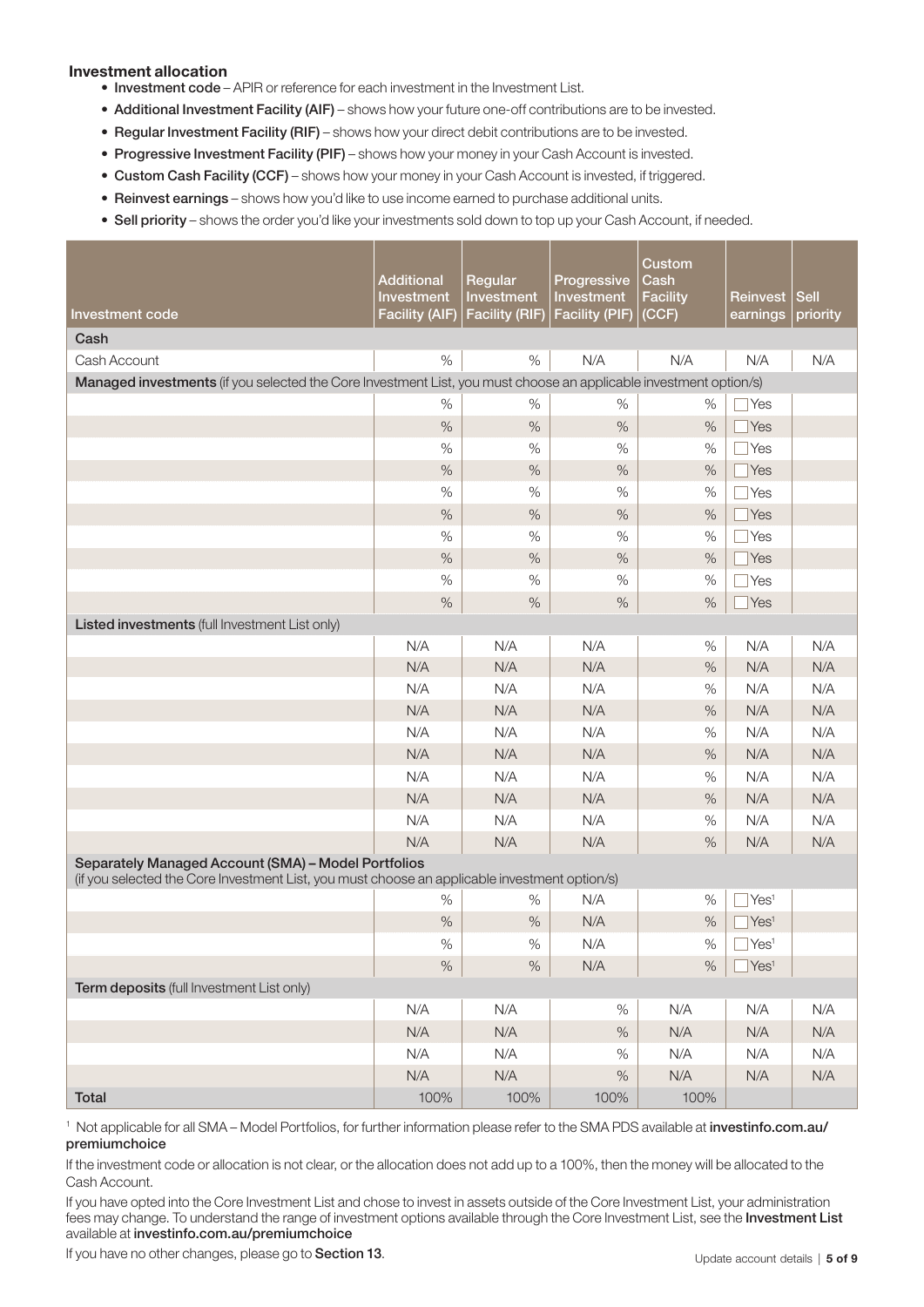### **7. Automatic income distribution**

Only available to PremiumChoice Investment Service accounts.

Any income received from Managed investments will be paid from your Cash account to your nominated bank account either every quarter (February, May, August and November) or six monthly (February and August).

|     | Pay any income received to my nominated bank account.                            |
|-----|----------------------------------------------------------------------------------|
|     | Quarterly<br>Half-yearly                                                         |
|     | Cancel the automatic income distribution.                                        |
|     | Are you adding or changing the bank details for your income distribution?        |
| No  | If you have no other changes, please go to Section 14 to authorise your request. |
| Yes | Please go to Section 8.                                                          |
|     |                                                                                  |

### **8. Bank account details**

Please write your new bank account details below. If you have more than one bank account, please complete a separate form for each account

For Payments to your bank account, the nominated bank account must be held either solely or jointly in your name.

| Name of bank                                                                                                                                                                                                                                                                                                                                      | Name of account holder(s)     |
|---------------------------------------------------------------------------------------------------------------------------------------------------------------------------------------------------------------------------------------------------------------------------------------------------------------------------------------------------|-------------------------------|
|                                                                                                                                                                                                                                                                                                                                                   |                               |
| <b>BSB</b>                                                                                                                                                                                                                                                                                                                                        | Account number                |
| Please tick the box next to any facilities you want linked to this bank account                                                                                                                                                                                                                                                                   |                               |
| Payments to your bank account                                                                                                                                                                                                                                                                                                                     |                               |
| <b>Pension Payments</b><br>Regular withdrawals                                                                                                                                                                                                                                                                                                    | Automatic income distribution |
| If you have no other facilities linked to this bank account, or other changes to your account, please go to Section 14 to authorise<br>this request.                                                                                                                                                                                              |                               |
| <b>AND/OR</b>                                                                                                                                                                                                                                                                                                                                     |                               |
| Direct debits from your bank account                                                                                                                                                                                                                                                                                                              |                               |
| <b>Additional Investments</b><br><b>Regular Investments</b>                                                                                                                                                                                                                                                                                       |                               |
| For these facilities, you'll need to complete the direct debit authority below.                                                                                                                                                                                                                                                                   |                               |
| We won't be able to process your request, unless the authority is signed.                                                                                                                                                                                                                                                                         |                               |
| As the holder of the above account, I request Navigator Australia Limited for Investment accounts or NULIS Nominees (Australia)<br>Limited for Super accounts, to draw money from my account. I acknowledge this direct debit arrangement is governed by the Direct<br>Debit Request Service Agreement set out at investinfo.com.au/premiumchoice |                               |
| Loopeant to the agreement being made available at <b>investinte com auforemiumeboice</b> as well ge to the terms and conditions of                                                                                                                                                                                                                |                               |

I consent to the agreement being made available at **[investinfo.com.au/premiumchoice](http://investinfo.com.au/premiumchoice)**, as well as to the terms and conditions of the agreement.

#### Signature of bank account holders

Must be signed by all bank account holders if different to signatory in Section 14.

| Name |                 | Name |                 |
|------|-----------------|------|-----------------|
|      |                 |      |                 |
|      | Date (DD/MM/YY) | A.   | Date (DD/MM/YY) |

If you have no other changes, please go to Section 14 to authorise your request.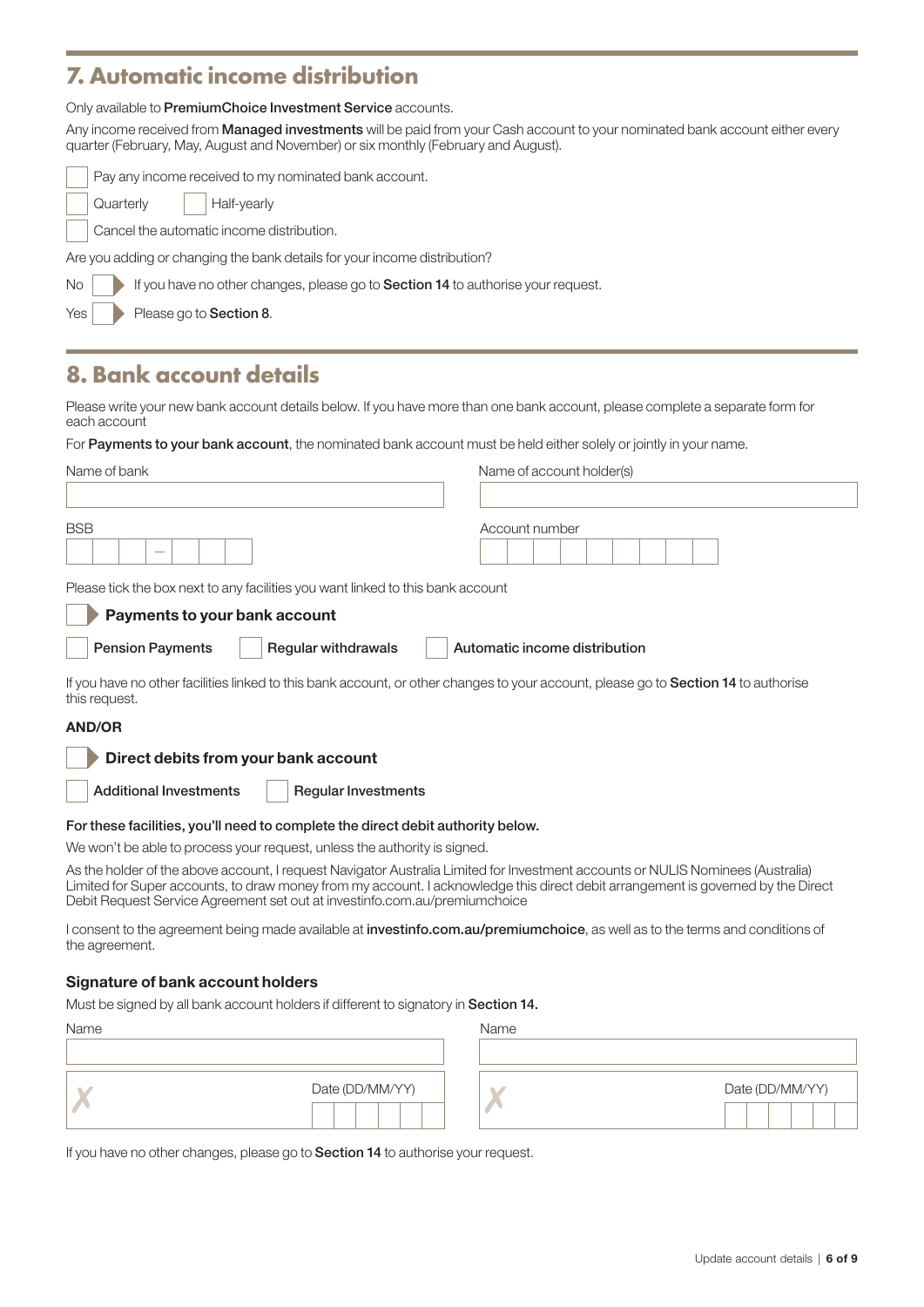### **9. Automatic re-weighting**

| Please choose which option you want to change: |  |  |  |  |  |
|------------------------------------------------|--|--|--|--|--|
| %<br>Change the target weight tolerance to     |  |  |  |  |  |
| Change the automatic re-weighting facility to: |  |  |  |  |  |
| Quarterly<br>Half yearly<br>Yearly             |  |  |  |  |  |
| Suspend the facility until                     |  |  |  |  |  |
| (DD/MM/YYYY)                                   |  |  |  |  |  |
| Cancel the automatic re-weighting facility.    |  |  |  |  |  |

If you have no other changes, please go to Section 14 to authorise your request.

### **10. Tax optimisation method**

We'll apply your choice to all future sells, switches, partial withdrawals and re-weightings on your account. HCFO is not available for transactions on Model Portfolios.

Please choose the tax optimisation you want to apply:

First in first out (FIFO)

I

High cost first out (HCFO)

If you have no other changes, please go to **Section 14** to authorise your request.

### **11. Tax file number (TFN) or Australian Business Number (ABN)**

|  |  |  |  | Super and Pension accounts |
|--|--|--|--|----------------------------|
|--|--|--|--|----------------------------|

| Tax File Number |
|-----------------|
|-----------------|

You don't have to provide your TFN, and it isn't an offence if you don't, however, if you don't:

- personal contributions will be rejected
- additional tax will apply to employer and salary sacrifice contributions
- any withdrawals may be taxed at the highest marginal tax rate inclusive of the Medicare levy.

Your TFN is confidential, and we are authorised to collect and disclose your TFN under the Superannuation Industry (Supervision) Act 1993 and Privacy Act. We may use your TFN only for lawful reasons, in paying out money, identifying or combining superannuation benefits. Your TFN may be disclosed to the trustee of another Fund or RSA provider if your benefits are transferred, unless you request in writing for it not to be disclosed.

#### Investment accounts

| TFN/ABN Investor 1 | TFN/ABN Investor 2 |
|--------------------|--------------------|
|                    |                    |
| Name               | Name               |
|                    |                    |

You don't have to provide your TFN, ABN or claim an exemption and it isn't an offence if you don't, however, if you don't we'll deduct tax from distributions of income made to you, at the highest marginal tax rate plus the Medicare levy.

Your TFN is confidential, and we are authorised to collect and disclose your TFN or ABN by tax laws and the Privacy Act. We can use your TFN or ABN only for lawful reasons.

You are exempt from quoting a Tax File number, if any of the following exemptions apply. Please tick the appropriate box:

I receive an Age, Service, Invalid or Veteran's Pension

I receive a Wife, Carer, Widow, Sole Parent or Special Benefit payment or pension.

I am a resident of Norfolk Island.

I represent an entity not required to lodge a tax return, eg a not for profit association.

I am an overseas resident. Country of residency:

If your country of residence or exemption status changes, please notify us.

If you have no other changes, please go to Section 14 to authorise your request.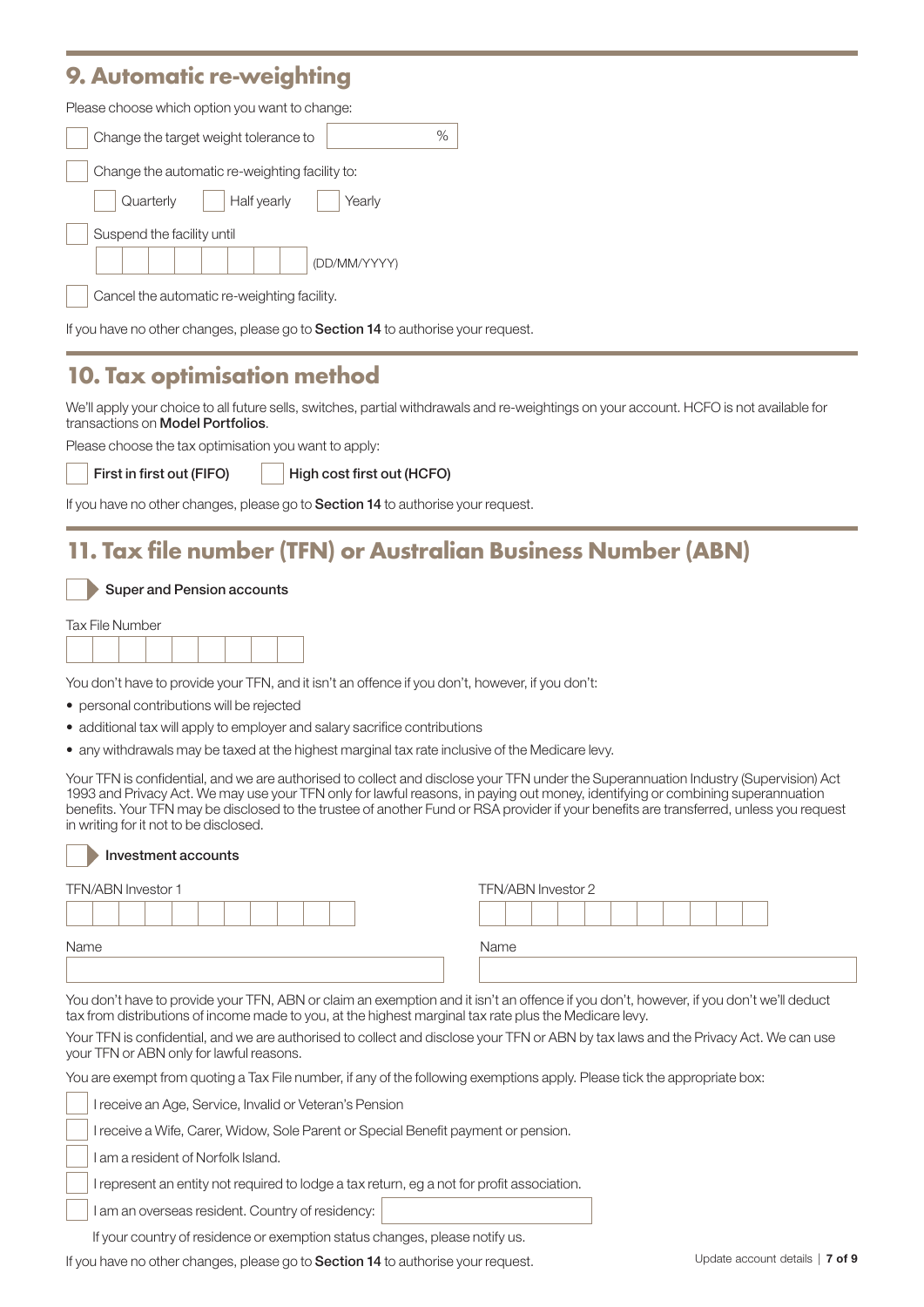#### **12. Authorise access to your account information**

Add a new authority Update an existing authority Remove an existing authority

If you would like to nominate someone else to make enquiries on your account, please complete the details below.

| Title                            | Address (we can't accept a PO Box) |
|----------------------------------|------------------------------------|
| Mr<br>Miss<br>Ms<br>Other<br>Mrs |                                    |
| Surname                          |                                    |
|                                  |                                    |
| Given name(s)                    |                                    |
|                                  |                                    |
| Date of birth (DD/MM/YYYY)       |                                    |
| Mobile phone                     | Contact telephone (business hours) |
|                                  |                                    |
| Email                            |                                    |
|                                  |                                    |

#### Signature of authorised representative

|  | Date (DD/MM/YY) |  |  |
|--|-----------------|--|--|
|  |                 |  |  |

I release, discharge and indemnify Navigator Australia Limited or NULIS Nominees (Australia) Limited from all losses, liabilities, actions, proceedings, claims and demands (including in relation to negligence) in respect of acts or omissions of my/our authorised representative, whether authorised by me or not.

Please go to **Section 14** to authorise your request.

### **13. Investment suitability**

To assess which investment options are right for you, please refer to the relevant disclosure documents for each investment option selected for investment objectives and timeframes, and risk measures. Please respond to the following questions for all investment products you've selected, excluding Shares:

The investments I've selected have a risk measure that I'm prepared to accept

| \ / ~ ~<br>אם ׳ | N∩ |  |
|-----------------|----|--|
|-----------------|----|--|

I'm aware of the minimum suggested investment timeframe

| <b>Yes</b> |  | Nο |  |
|------------|--|----|--|
|------------|--|----|--|

There may be a delay processing your application if responses aren't provided, while we contact you for more information. If we don't receive a response we'll proceed with your application with the understanding that your responses are 'Yes'.